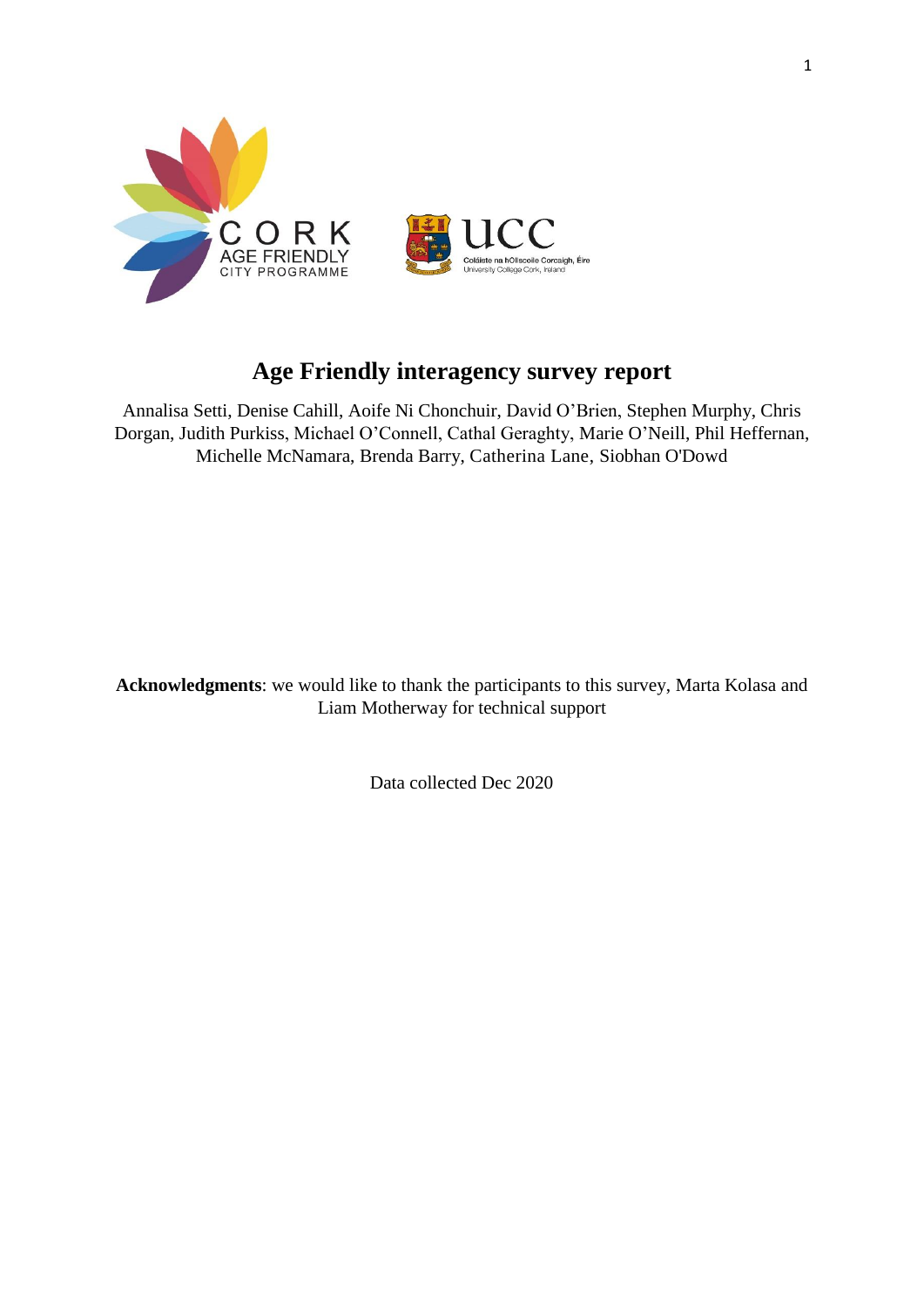### **Demographics**

The mean age of the respondents is 73 (Standard Dev  $= 9$ ), the youngest is 47, and the oldest is 100, the most common age is 78, the number of participants who have indicated their age is 207 over a total of 244.

Of those who responded 66% (n=129) are female, 33% (n=64) are male and 3 people preferred not respond.

Areas of the city [as reported by participants]:

Aghada (1 part), Ballinhassig (2), Ballingcollig (14), Ballinlough (4), Ballintemple (1), Ballypheane (6), Ballyvolane (1), Beaumont (2), Bishopstown (8), Blackpool (3), Blackrock (5), Blarney (3), Blarney Street (3), Carrigaline (1), Churchfield (2), Cork city (10), Churchfield (2), Coachford (1), Cobh (1), Curraheen (2), Dillons Cross (2), Douglas (12), Fairhill (6), Farranree (7), Friars Walk (2), Glanmire (15), Glasheen (1), Glen (3), Greenmount (4), Gurranabraher (1), Hollyhill (7), Knocknaheeny (6), Magazine Road (1), Mahon (11), Mayfield (4), North Side (12), Ovens (1), Pouladoff (1), Rochestown (1), Shandon (2), Silversprings (1), Skehard Road (1), South Side (2), St. Luke's (3), Sundays Well (1), The Lough (1), Tivoli (1), Togher (6), Turners Cross (5); Waterfall (2), Wellington Road (1), West Cori (1), Wilton (5), Youghal (1)

#### **Phone - internet**

- 1) Almost 2/3 (64%) of participants have a house phone, while approximately 1/3 does not;
- 2) 93% has a mobile phone (only 16 participants do not)
- 3) There is a slight majority with internet access 59% and 41% without access

**QID12 - Do you have internet access at home (on your phone or computer or tablet)?**  (numbers in figure represent counts)



#### **Living conditions**

1) 55% lives alone, while 45% lives with someone else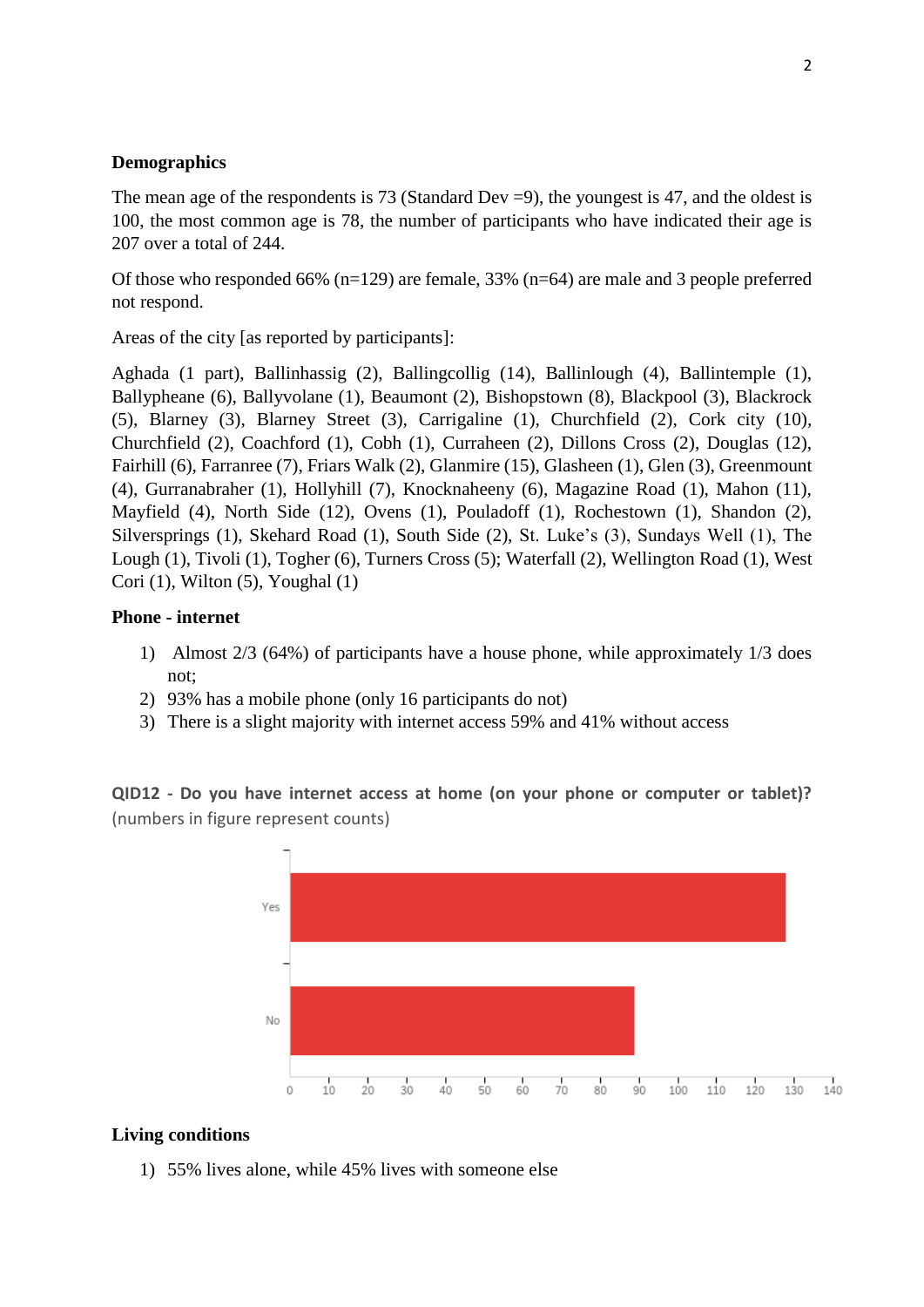- 2) The vast majority has a garden or access to a green area (93%)
- 3) The majority has family or friends in the neighborhood (81%), although a significant minority does not (19%, ie 42 people)
- 4) The majority has someone to go shopping if they can't (91%), although some do not (20 people)

# **Activities they would like to take part in**

1) 43% is not interested at all in live online activities, or not much 11%, although 18% is very interested and 15% is somewhat interested (total with interest=65), so there is a significant minority interested, although most people are not

**QID8 - Please tell us if the statements below apply to you: I would like to take part in live online classes or fun activities where I can meet other people who take the class at the same time (e.g. exercise, crochet or mindfulness)** (numbers in figure represent counts)



#### **Breakdown by internet access**

| QID12: Do you have internet access at home (on your phone or computer or tablet)? |       |           |  |
|-----------------------------------------------------------------------------------|-------|-----------|--|
| Activity live online<br>question                                                  | Yes   | <b>No</b> |  |
| Very True                                                                         | 23.0% | 7.9%      |  |
| Somewhat True                                                                     | 16.4% | 13.2%     |  |
| No Opinion                                                                        | 16.4% | 10.5%     |  |
| Somewhat Not True                                                                 | 9.0%  | 13.2%     |  |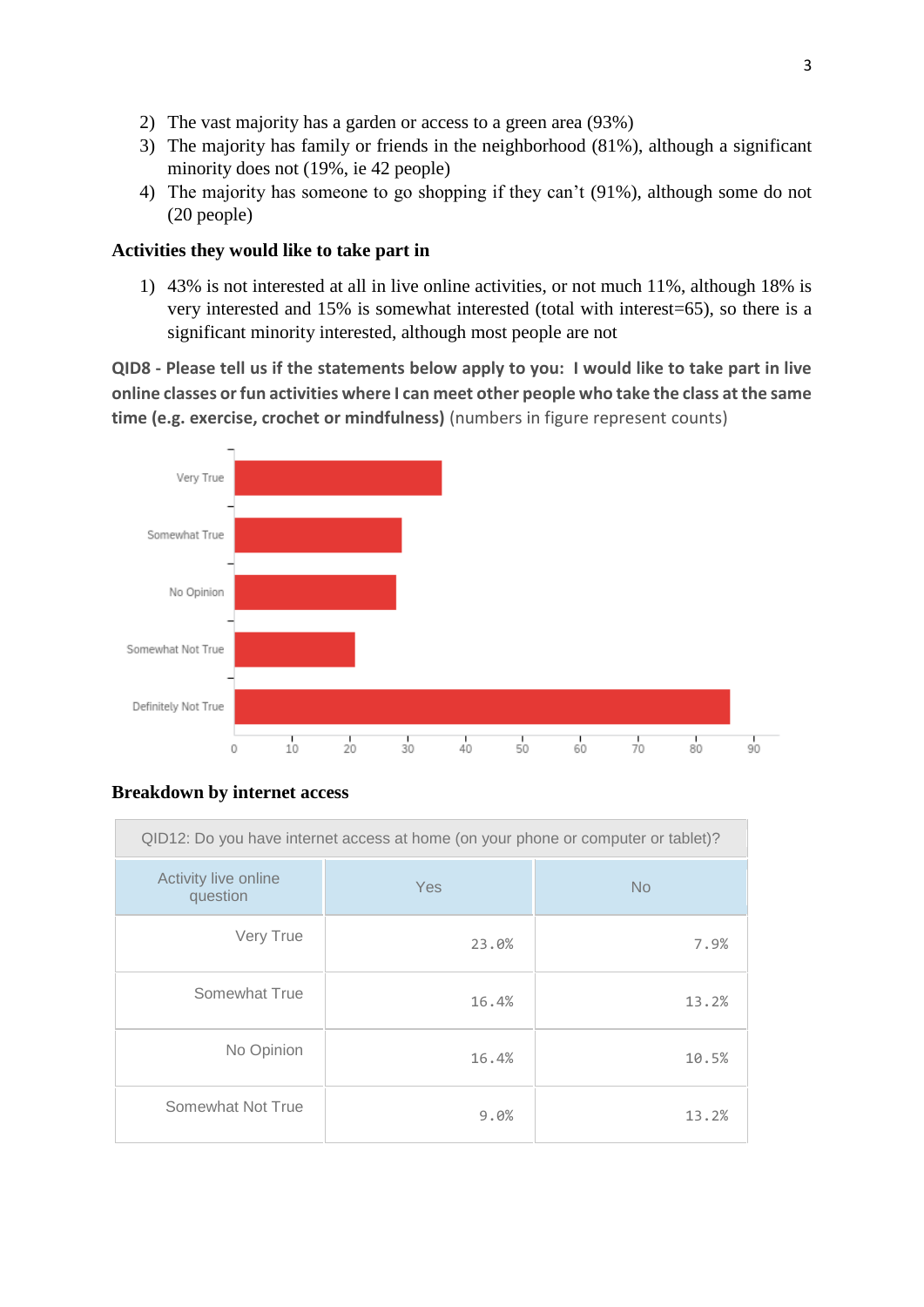| QID12: Do you have internet access at home (on your phone or computer or tablet)? |       |       |  |
|-----------------------------------------------------------------------------------|-------|-------|--|
| Activity live online<br>question                                                  | Yes.  | No    |  |
| Definitely Not True                                                               | 35.2% | 55.3% |  |

2) Similar picture for online classes or fun activities that can be accessed via internet and done by the respondent in his/her own time (37% are very interested or somewhat interested, 40% not at all interested)

**QID17 - I would like to take part in online classes or fun activities that I can access at any time and I can do them by myself (e.g. exercise videos or other activities)** (numbers in figure represent counts)



| QID12: Do you have internet access at home (on your phone or computer or tablet)? |              |             |  |
|-----------------------------------------------------------------------------------|--------------|-------------|--|
| Activity online not live                                                          | Internet Yes | Internet No |  |
| Very True                                                                         | 22.9%        | 7.1%        |  |
| Somewhat True                                                                     | 25.7%        | 11.4%       |  |
| No Opinion                                                                        | 11.9%        | 14.3%       |  |
| Somewhat Not True                                                                 | 9.2%         | 11.4%       |  |
| Definitely Not True                                                               | 30.3%        | 55.7%       |  |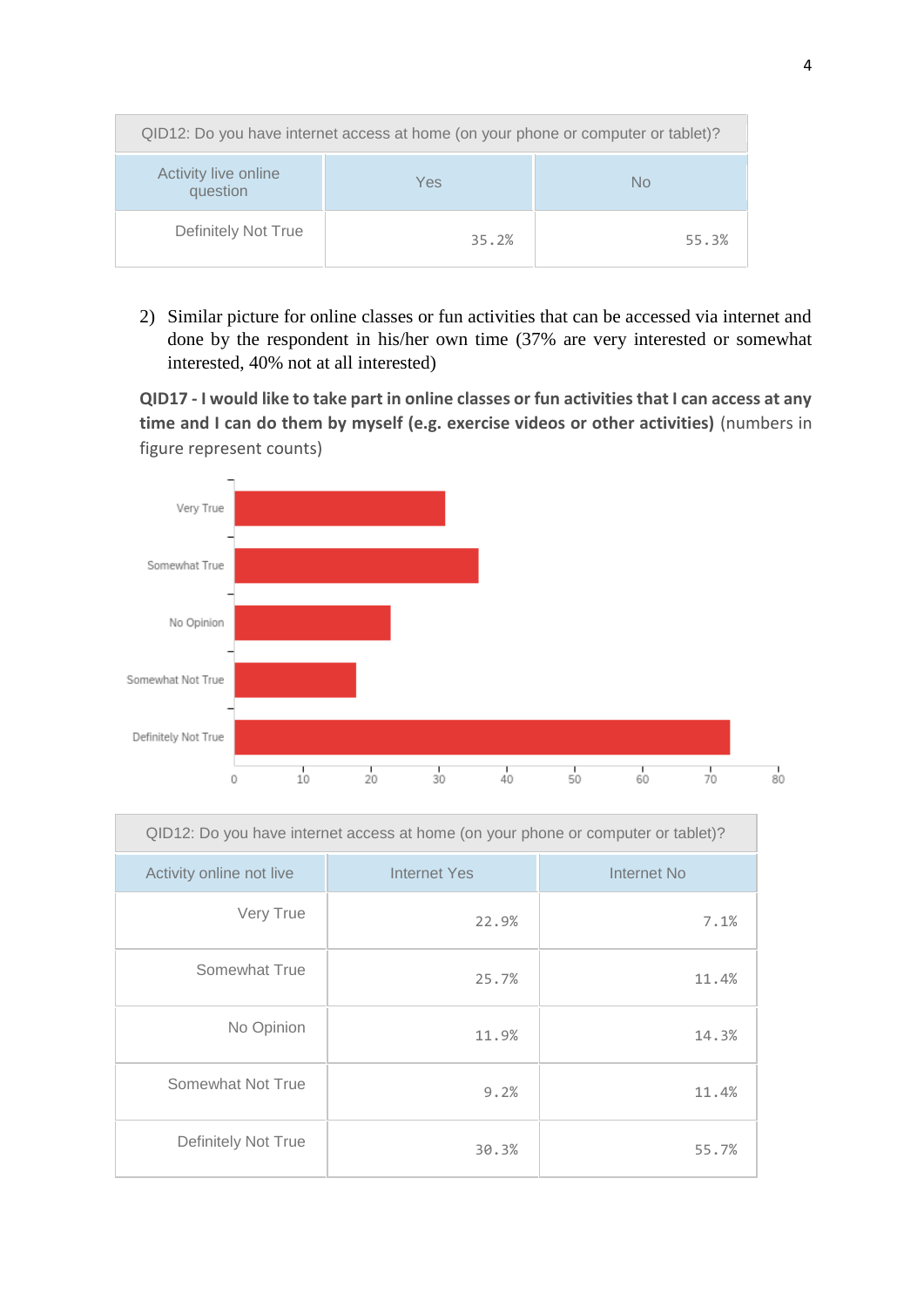3) The activity pack is more popular, with over half the participants (53%) being very interested or somewhat interested in getting such an activity pack, although 40% is not interested.

**QID18 - I would like to have an activity pack with instructions sent to me (e.g. exercise, crochet, mindfulness; etc.) and then do the activity in my own time** (numbers in figure represent counts)



| Activity pack       | <b>Internet Yes</b> | Internet No |  |
|---------------------|---------------------|-------------|--|
| Very True           | 43.3%               | 30.7%       |  |
| Somewhat True       | 15.0%               | 12.0%       |  |
| No Opinion          | 6.7%                | 6.7%        |  |
| Somewhat Not True   | 6.7%                | 10.7%       |  |
| Definitely Not True | 28.3%               | 40.0%       |  |

4) As to a mentor ringing once a week to see how the person is getting on with the activity again there is a similar pattern with just 43% wanting that and just under 50% not.

**QID19 - I would like to do the activity in my own time with a mentor phoning me once a week to see how I am getting on:**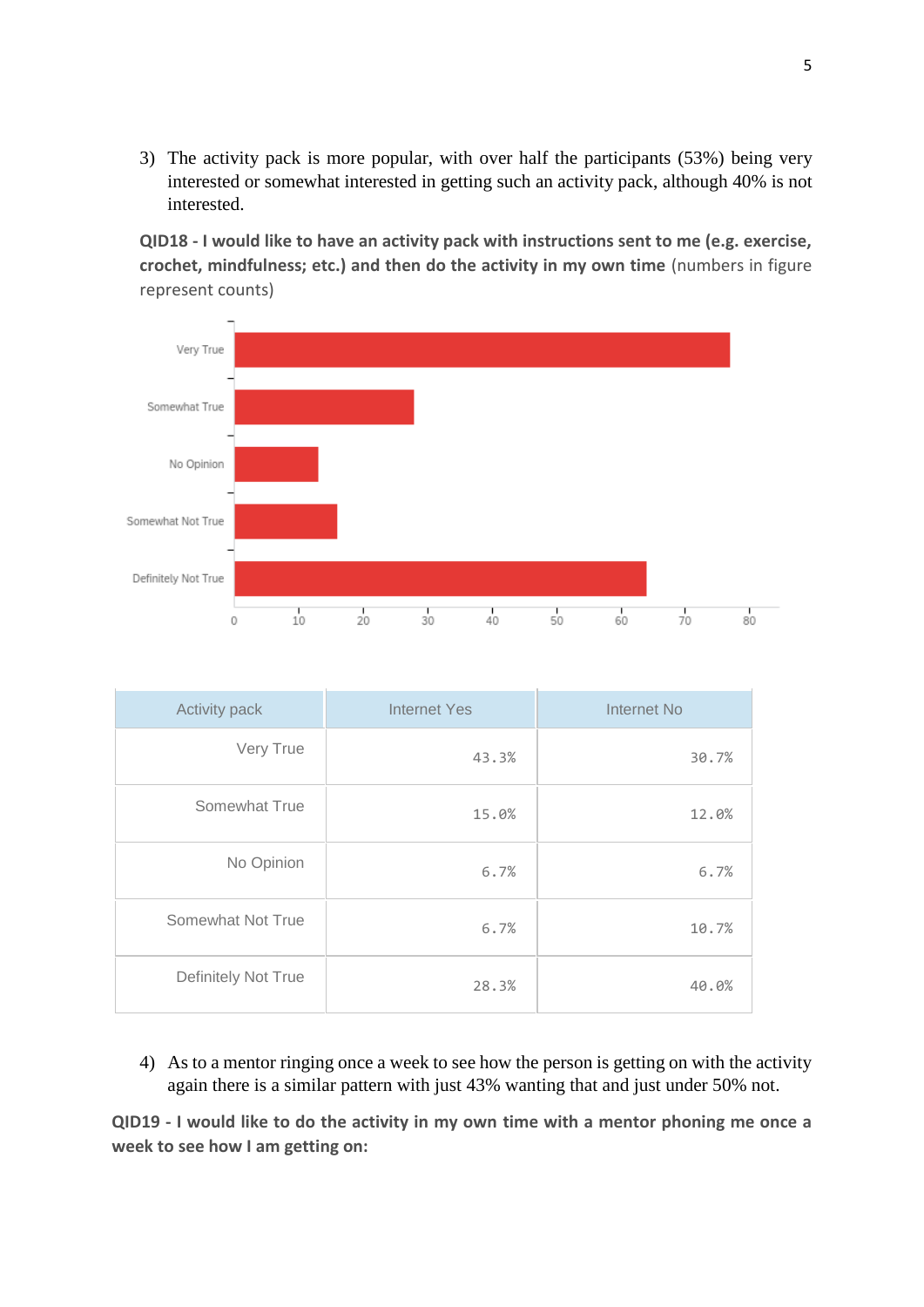

| Activity & mentor   | <b>Internet Yes</b> | Internet No |  |
|---------------------|---------------------|-------------|--|
| Very True           | 26.1%               | 21.6%       |  |
| Somewhat True       | 20.0%               | 16.2%       |  |
| No Opinion          | 11.3%               | 6.8%        |  |
| Somewhat Not True   | 7.0%                | 8.1%        |  |
| Definitely Not True | 35.7%               | 47.3%       |  |

Q20-Main obstacles keeping you from doing activities now? (more than 1 option allowed)

This is a multiple choice question with more than one option allowed,

-19% **of responses (not of people, as one person picks more than one option)** indicates that 'they do not know how to use internet/download material', 16% indicates they do not know what is available, followed by 'I have no internet' 15%, 'I do not feel like it' (12%) and 'I don't know where to access safe activities' (12%)

**QID20 - Please choose the options that applies to you (that is true for you) (select more than one if you wish). What are the main obstacles keeping you from doing activities now? (respondents can pick more than one option)** (numbers in figure represent counts)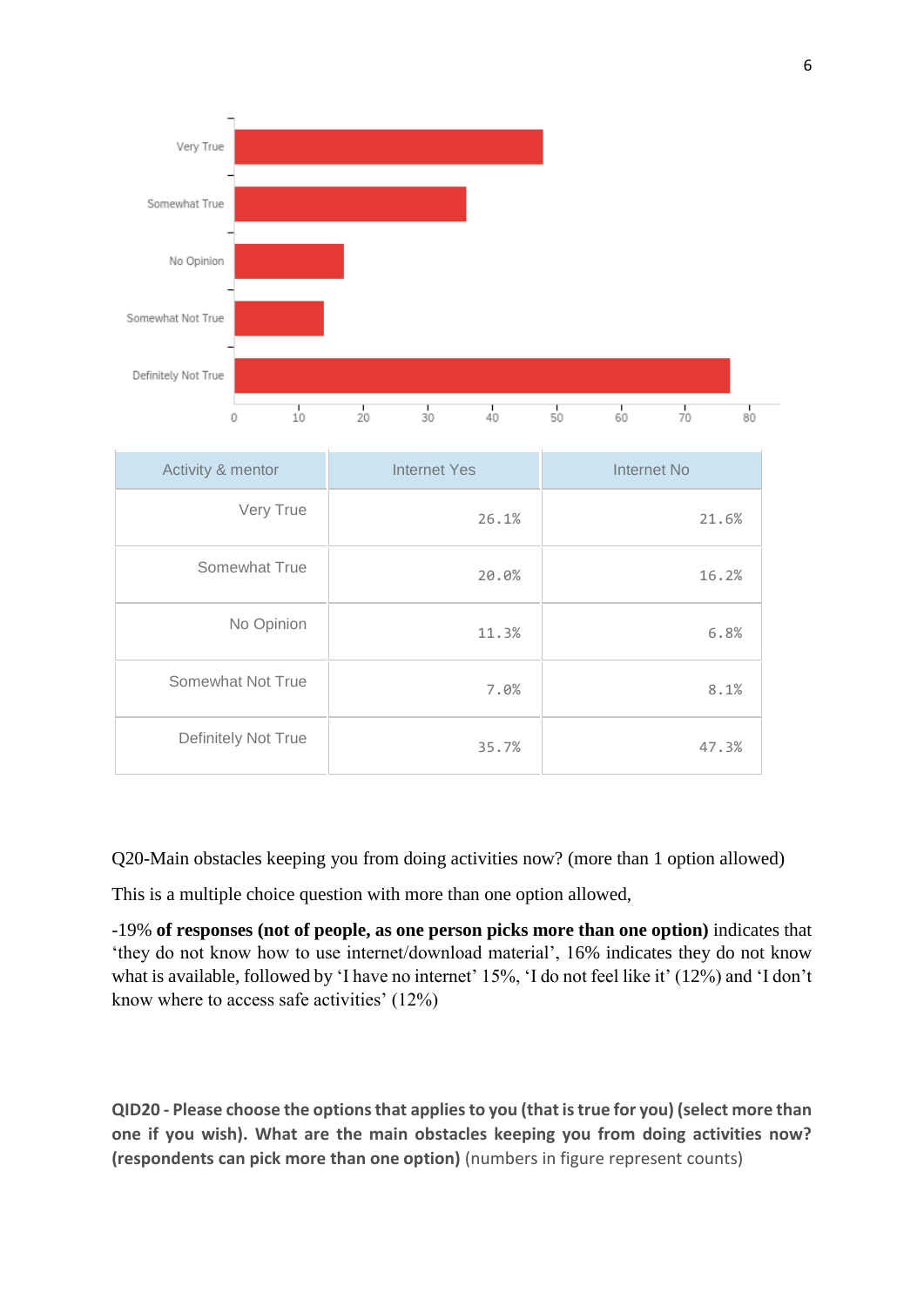

and 18% (**72 responses**) of pool of responses (301) indicated other reasons, among those reasons there are the some themes:

- most frequent 'other reason' is **health-related issue** eg arthritis, poor mobility, poor health, poor eyesight, stroke, unsteadiness, broken wrist, not being well.

- activities **not available due to Covid-19.**
- some people are **already engaged** in activities or walk as their activity

- one person suggested a **brochure** with contacts of relevant people for activities, like a brochure

- one person mentions **being afraid** of going out by themselves
- **lonely**
- **not driving**
- **- being a carer**
- one person mentions **LGBT+** friendly activities
- one person mentions **wheelchair** accessibility
- there is mention of **lack of internet or lack of available activities**

Breakdown by gender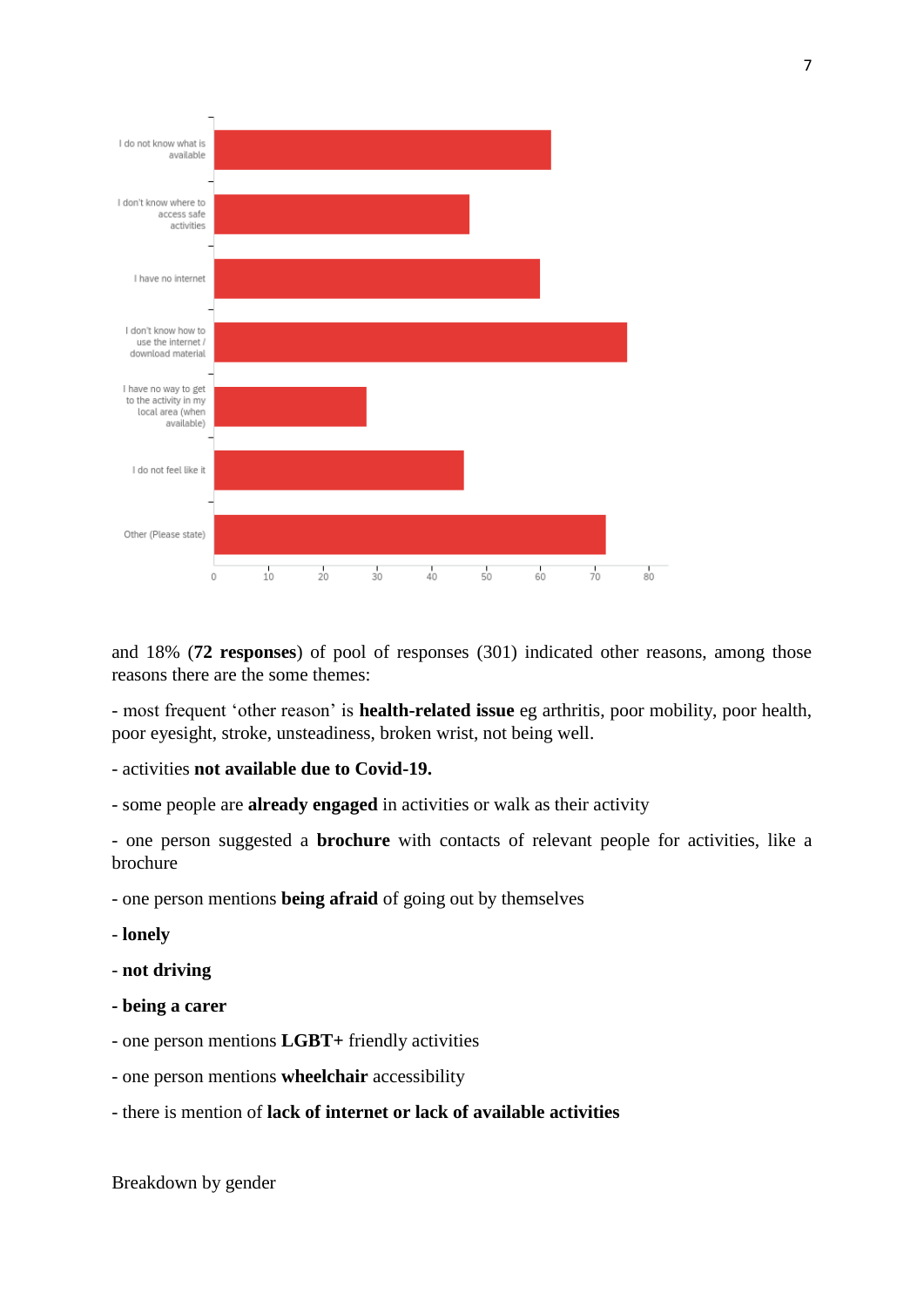| QID28: What is your gender?                                 |       |        |                                 |
|-------------------------------------------------------------|-------|--------|---------------------------------|
| <b>Obstacles</b><br>question                                | Male  | Female | Prefer<br><b>Not</b><br>respond |
| I do not<br>know<br>what is<br>available                    | 26.6% | 28.7%  | 100.0%                          |
| I don't<br>know<br>where to<br>access<br>safe<br>activities | 18.8% | 21.7%  | 100.0%                          |
| I have no<br>internet                                       | 25.0% | 30.2%  | 0.0%                            |
| I don't<br>know how<br>to $ust/$<br>download<br>material    | 32.8% | 37.2%  | 0.0%                            |
| I have no<br>way to get<br>tarea<br>(when<br>available)     | 6.3%  | 14.7%  | 100.0%                          |
| I do not<br>feel like it                                    | 26.6% | 14.7%  | 0.0%                            |
| Other<br>(Please<br>state)                                  | 37.5% | 31.8%  | 66.7%                           |

Q22 Open question on what Age Friendly Cork can do to help getting through COVID-19 pandemic in good form this Winter

The theme emerging the most is **the need for getting in touch with people**, a phone call featuring as high 'conversation' 'friendly call everyday' 'keep in touch with older people', call, cuppa together, one mentions 'a spin' 'exercise or walk in a public park' (with social distancing, 'go for a walk with a mentor meet for a cuppa' 'activities on the green?'

- **walking** groups were also mentioned by few people as well as parks and equipment for **outdoors** activities and promoting exercise

- people mention letters and '**postal correspondence'** and one mentions 'something to open' 'send people good messages'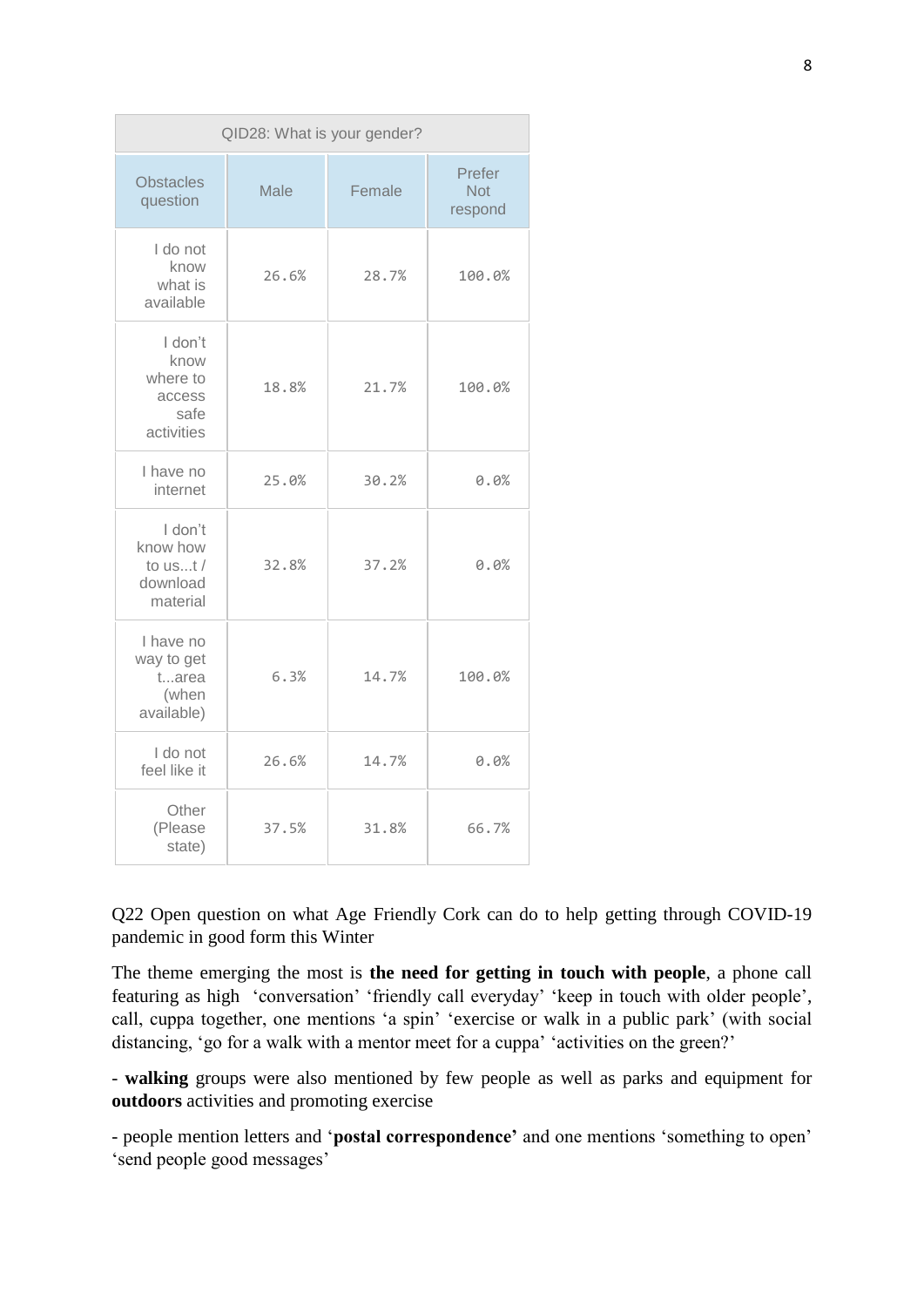- several people mention **to advertise initiatives to look forward to** 'Let us know of future plans for safe activities so we can look forward to them 'All going well have a tea party in a City hall during the summer to celebrate our lives '

- several also mention newsletter (''keeping us informed '), more **information** in general and on Covid-19 specifically, or on Age Friendly 'More information about Age Friendly Cork City  $\ddot{\phantom{0}}$ 

- opening the churches
- potential for activity packs: mentioned **crosswords, jigsaws and art work**.

# Q23 Preferred method for engaging

The vast majority prefers the phone or a text message (84%), email is the second most preferred method (13%), only 3 people indicate a nominated person and 2 WhatsApp or other social media

Q30 Do you have someone to talk to if you worry about the COVID-19

The majority has someone to talk to 90%, although 19 said that they do not, when breaking down the WHO Wellbeing by the answer to this question they do not appear to be related, so most people have someone to talk to about Covid-19 but that has not positive or negative impact on their overall wellbeing

201 participants continued with the rest of survey

Q31 Activities in the past two weeks

- The majority of respondents goes for a walk every day or almost every day (54%), 30% goes one or twice a week and 16% never goes for a walk.
- Almost half of respondents do not do strengthening exercises (48%), 28% do one or twice a week and 23% does every day or almost every day.

**QID31 How often do you go out for a walk?** (numbers in figure represent counts)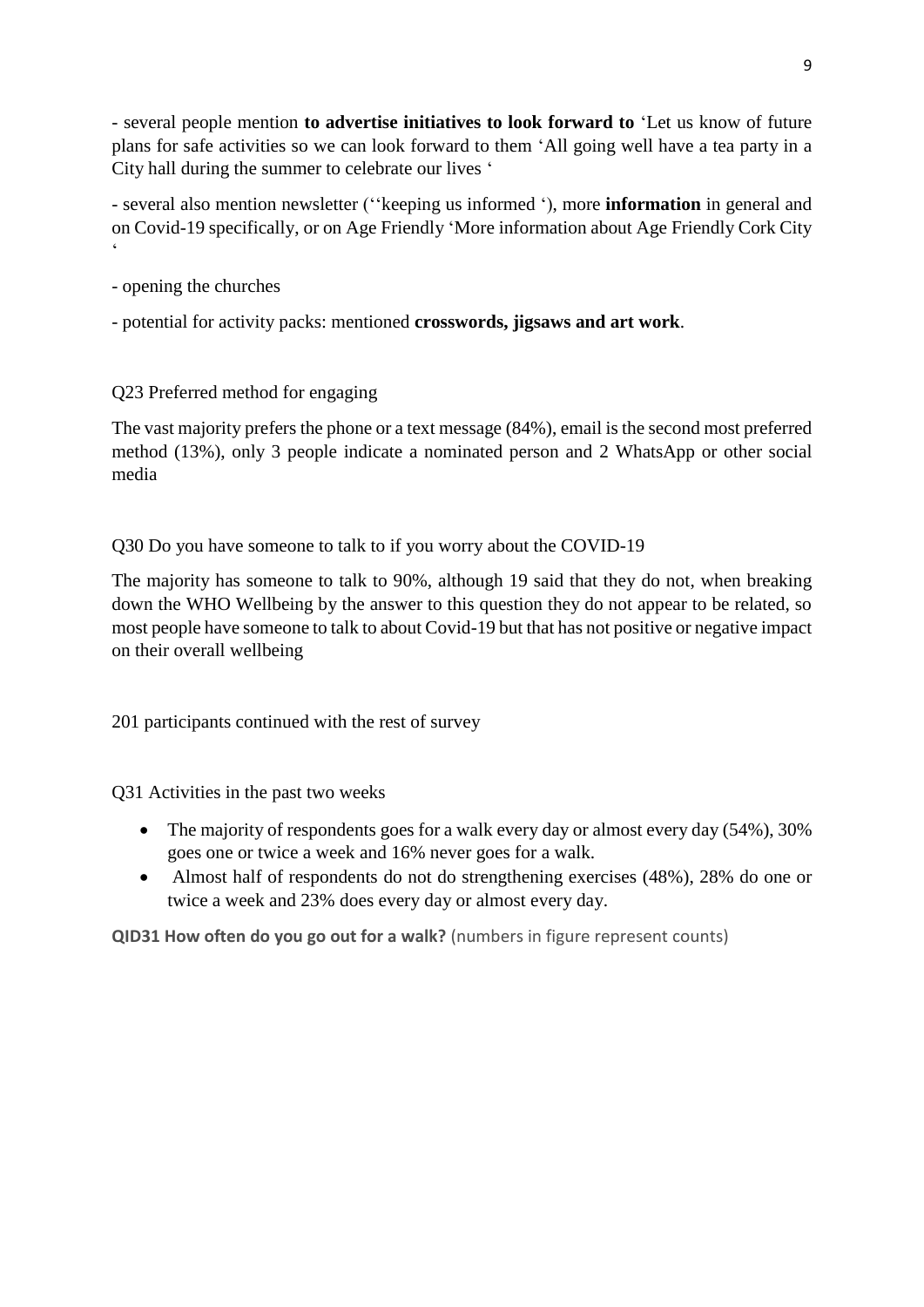

| QID28: What is your gender? |       |        |                                 |
|-----------------------------|-------|--------|---------------------------------|
| Total                       | Male  | Female | Prefer<br><b>Not</b><br>respond |
| Every<br>Day                | 29.3% | 19.8%  | 0.0%                            |
| Almost<br>Every<br>Day      | 37.9% | 28.1%  | 100.0%                          |
| Once or<br>Twice a<br>Week  | 22.4% | 33.1%  | 0.0%                            |
| Never                       | 10.3% | 19.0%  | 0.0%                            |



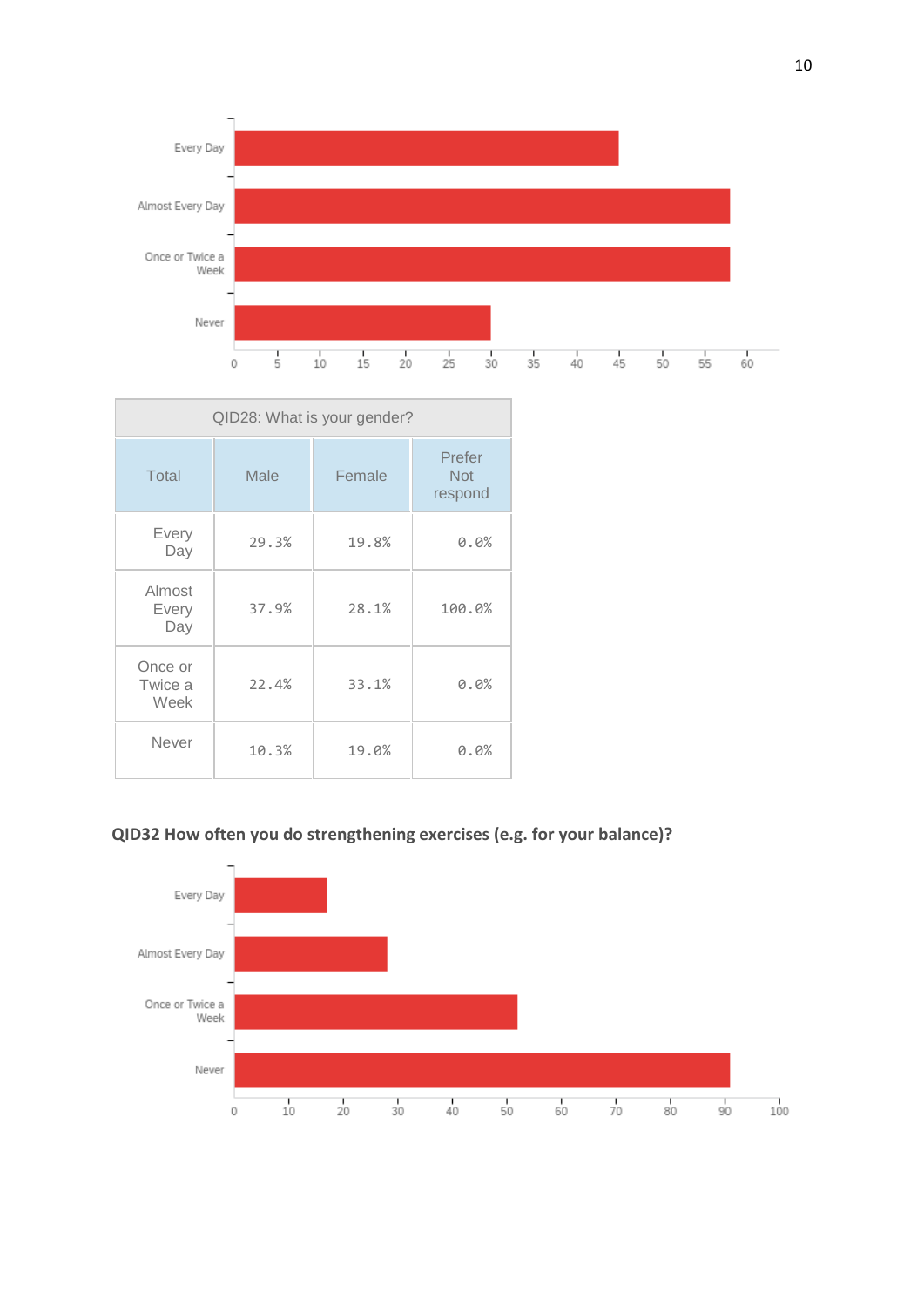



**Watching TV is the preferred activity** both for those who do or do not do strengthening exercises, with a slightly higher % for those who do not do them regularly (but number of people that do is very low!)

 There is a spread in how often respondents go outdoors in the park or greenway, 42% goes out everyday or almost every day, 32% goes out once or twice a week and 26% (49 people) never go out for walk in a green area.

For those that go outdoor in green areas every day, the preferred activity is watching TV followed by housework but also listen to music or read; this is similar to those who do not go out often, with watching TV, read and house work being the three most preferred



**QID34 - What do you do when you are at home? Please circle your favourite options:**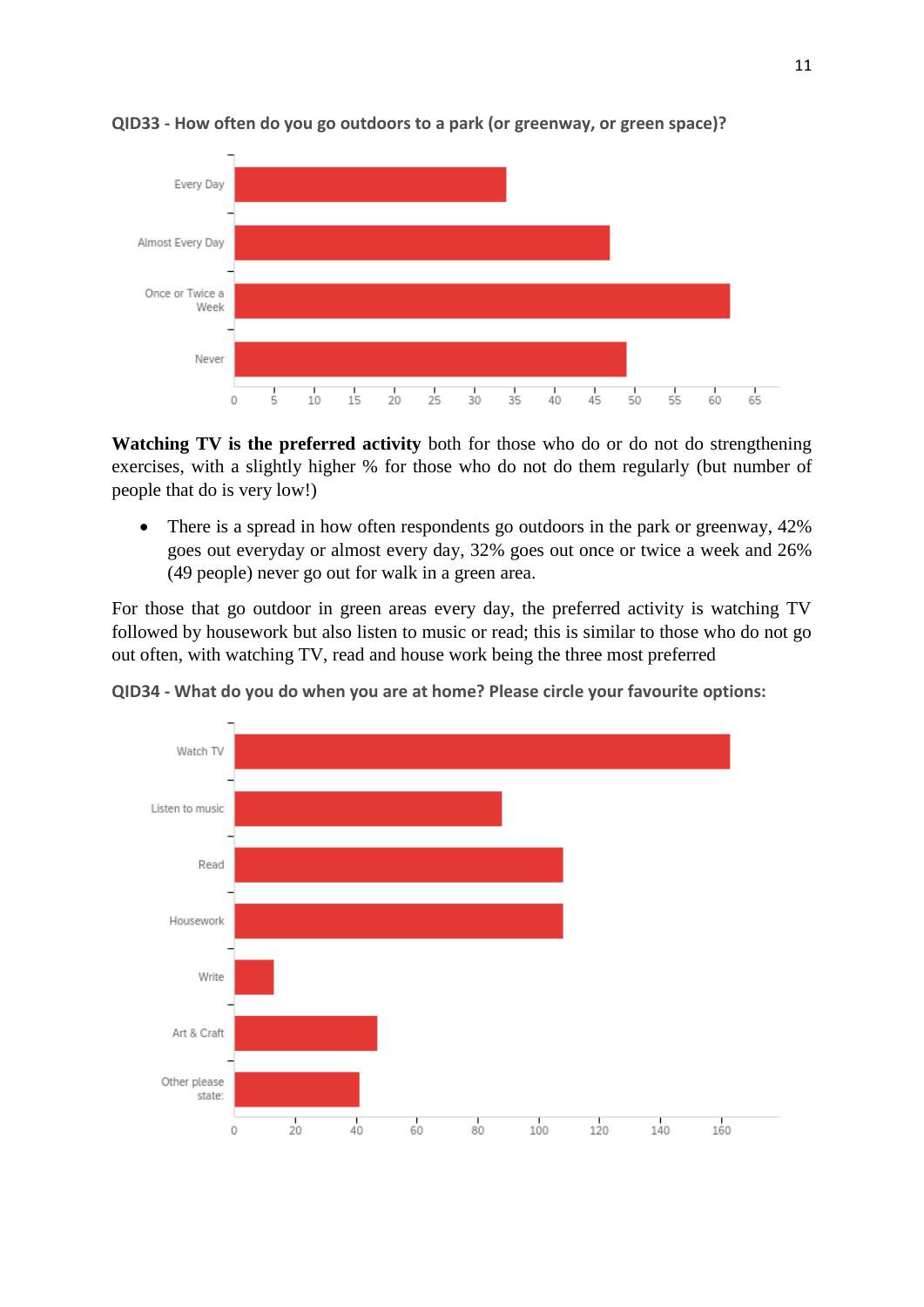• The preferred activity when at home is watching TV (29%), followed by reading (19%) and housework (19%), gardening, knitting are most often mentioned as other activities, two people mention phone games and online Poker, some people mention walking. Baking/cooking was mentioned frequently and one mentions that religious services should have been included.

# Q 35 WHO well-being survey

The % below are calculated over the number of people who responded to that particular question:

- 'I have felt cheerful and in good spirits' the majority indicates all the time or most of the time (53%), with 17% stating that they have felt like that more than half of the time while another 17% said they did some of the time and 4% at no time.
- 'I have felt calm and relaxed' again the majority (54%) felt like that all the time or most of the time, although 10% felt like that less than half of the time, some of the time (14%) or 5% at no time (9 people).
- 'I have felt active and vigorous' , 31% feels that way all the time or most of the time, while a significant amount of respondents felt like that some of the time (24%) or at no time (17%), which combines to over 40%.
- Similarly 'I woke up feeling fresh and rested' was indicated as all the time or most of the time for the 44%, while the 34% indicated some or at no time
- For 'my daily life has been filled with things that interest me, with all the time and most of the time at 45% and 31% indicating some of the time or at no time.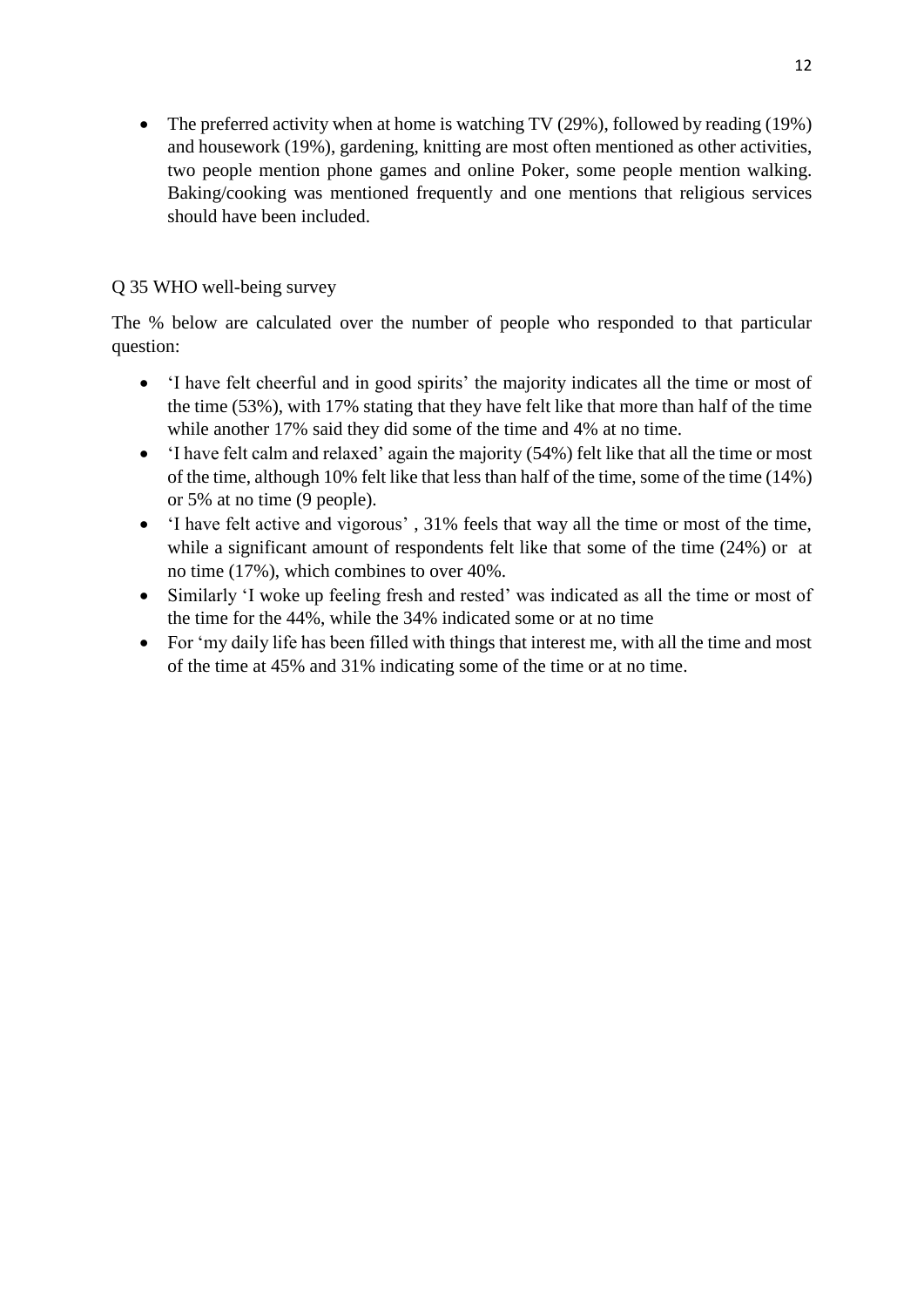**QID35 - How are you? We want to find out how people are feeling at the current time. Please choose which of the five statements is closest to how you have been feeling in the past two weeks:**



# **Q39 This question pertains other suggestions and it is an open answer,**

The main themes emerging are:

- company, socialization opportunities and the Centres
- a 'real' person to talk to, not just a phone number

- several people mention help with the computer, one states that it should be not in a patronizing way

# **Commentary, suggestions and actions?**